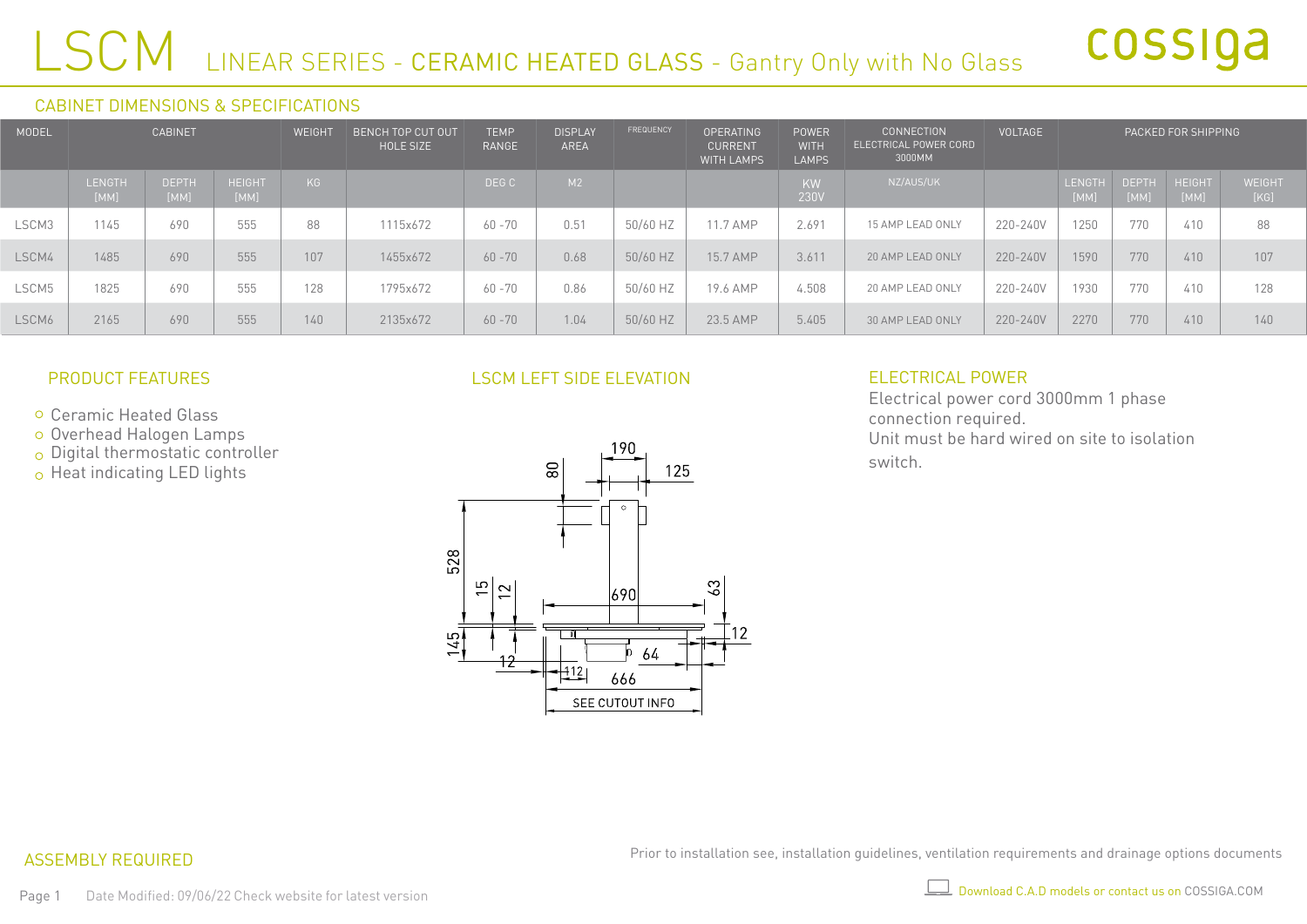### LSCM LINEAR SERIES - CERAMIC HEATED GLASS - Gantry Only with No Glass

## cossiga





LSCM4



LSCM5





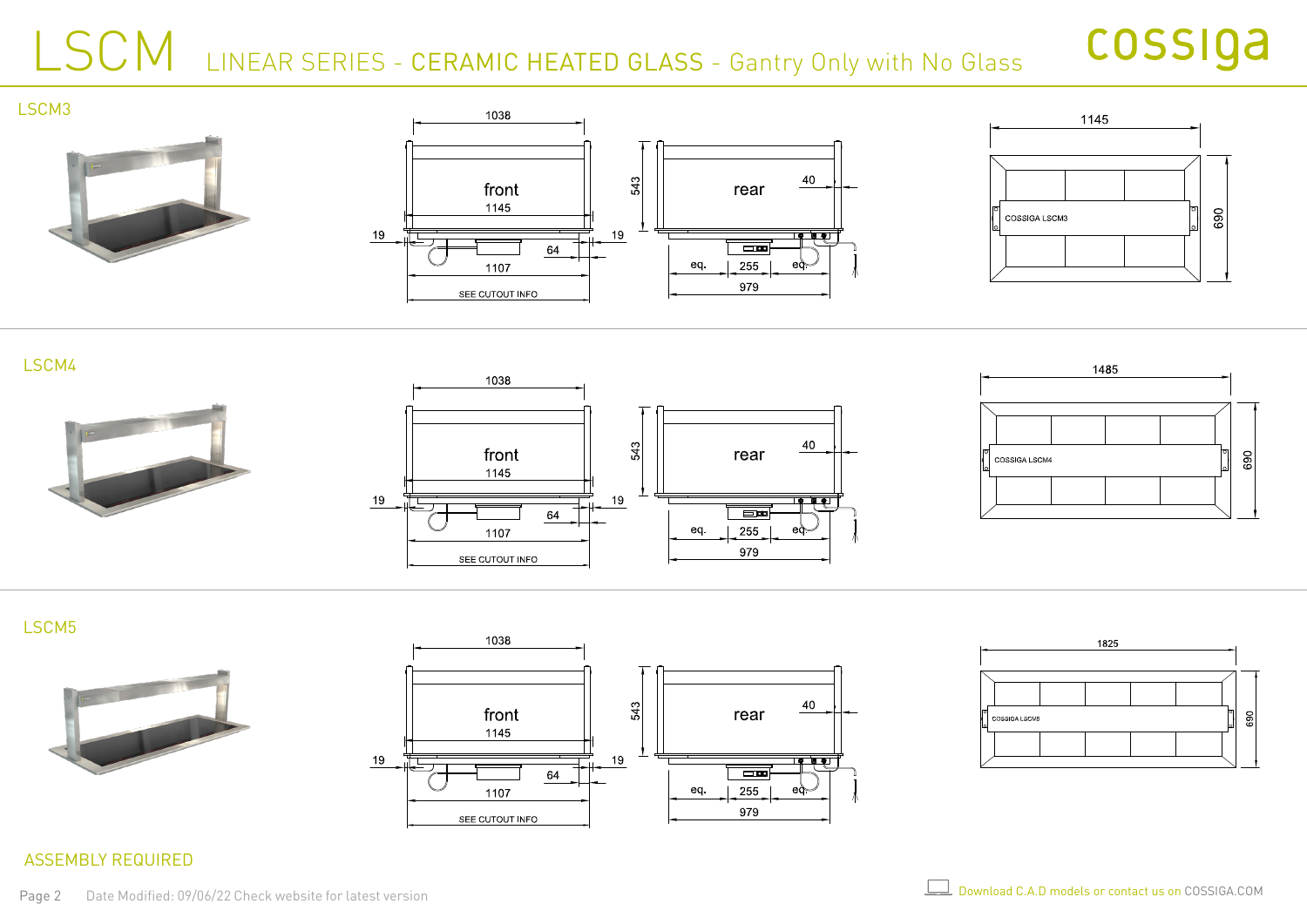### LSCM LINEAR SERIES - CERAMIC HEATED GLASS - Gantry Only with No Glass



LSCM6





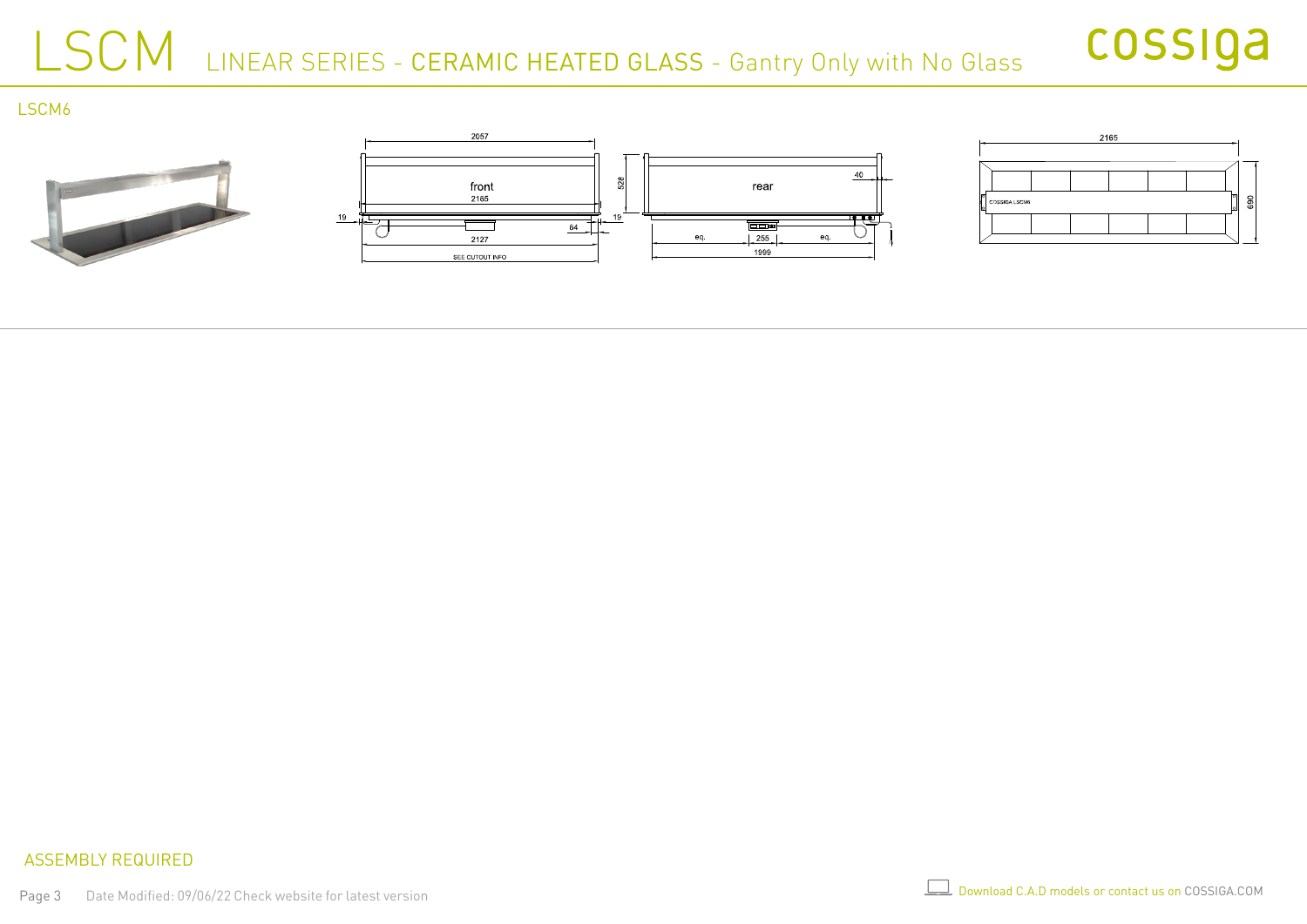## LSCM-NG LINEAR SERIES - CERAMIC HEATED GLASS - No Gantry

#### CABINET DIMENSIONS & SPECIFICATIONS

| MODEL    | <b>CABINET</b>        |                      |                       | WEIGH <sup>-</sup> | <b>BENCH TOP CUT</b><br>OUT HOLE SIZE | <b>TEMP</b><br>RANGE | <b>DISPLAY</b><br>AREA | FREQUENCY | <b>OPERATING CURRENT</b><br>NO GANTRY | <b>POWER</b> | <b>CONNECTION</b><br>ELECTRICAL POWER CORD<br>3000MM | <b>VOLTAGE</b> |                       |                      | PACKED FOR SHIPPING |                       |
|----------|-----------------------|----------------------|-----------------------|--------------------|---------------------------------------|----------------------|------------------------|-----------|---------------------------------------|--------------|------------------------------------------------------|----------------|-----------------------|----------------------|---------------------|-----------------------|
|          | <b>LENGTH</b><br>[MM] | <b>DEPTH</b><br>[MM] | <b>HEIGHT</b><br>[MM] | KG                 |                                       | DEG C                | M2                     |           |                                       | KW<br>230V   | NZ/AUS/UK                                            |                | <b>LENGTH</b><br>[MM] | <b>DEPTH</b><br>[MM] | HEIGHT<br>[MM]      | <b>WEIGHT</b><br>[KG] |
| LSCM3-NG | 1145                  | 690                  | 555                   | 86                 | 1115x672                              | $60 - 70$            | 0.51                   | 50/60 HZ  | 7.61 AMP                              | 1.67         | 15 AMP LEAD ONLY                                     | 220-240V       | 1250                  | 770                  | 410                 | 86                    |
| LSCM4-NG | 1485                  | 690                  | 555                   | 100                | 1455x672                              | $60 - 70$            | 0.68                   | 50/60 HZ  | 10.25 AMP                             | 2.25         | 20 AMP LEAD ONLY                                     | 220-240V       | 1590                  | 770                  | 410                 | 100                   |
| LSCM5-NG | 1825                  | 690                  | 555                   | 120                | 1795x672                              | $60 - 70$            | 0.86                   | 50/60 HZ  | 12.78 AMP                             | 2.81         | 20 AMP LEAD ONLY                                     | 220-240V       | 1930                  | 770                  | 410                 | 120                   |
| LSCM6-NG | 2165                  | 690                  | 555                   | 130                | 2135x672                              | $60 - 70$            | 1.04                   | 50/60 HZ  | 20.32AMP                              | 3.37         | 30 AMP LEAD ONLY                                     | 220-240V       | 2270                  | 770                  | 410                 | 130                   |

#### PRODUCT FEATURES

- Ceramic Heated Glass
- Overhead Halogen Lamps
- $\circ$  Digital thermostatic controller
- o Heat indicating LED lights

#### LSCM-NG LEFT SIDE ELEVATION



#### ELECTRICAL POWER

Electrical power cord 3000mm 1 phase connection required. Unit must be hard wired on site to isolation switch.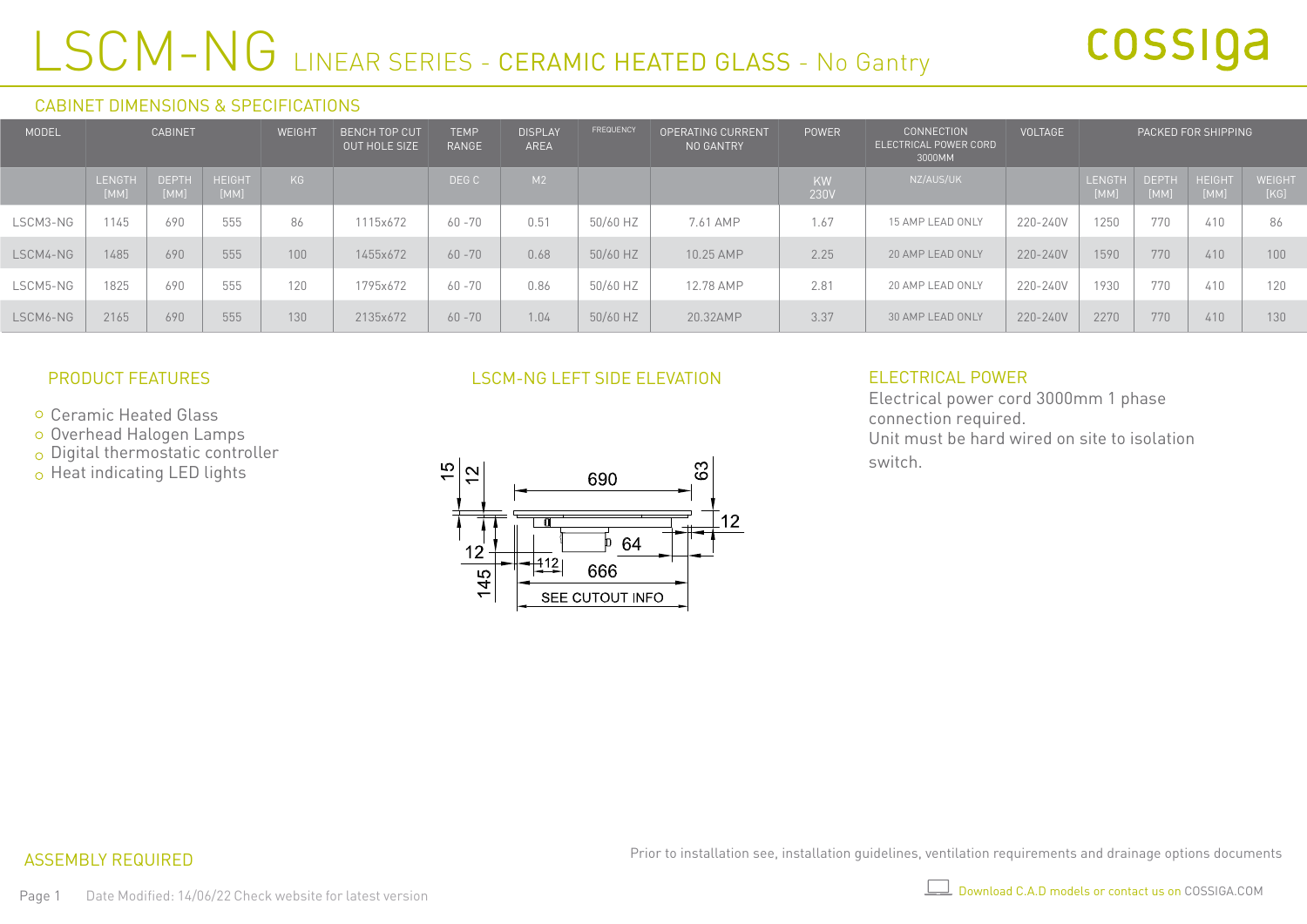## LSCM-NG LINEAR SERIES - CERAMIC HEATED GLASS - No Gantry

### cossiga

#### LSCM3-NG









LSCM5-NG





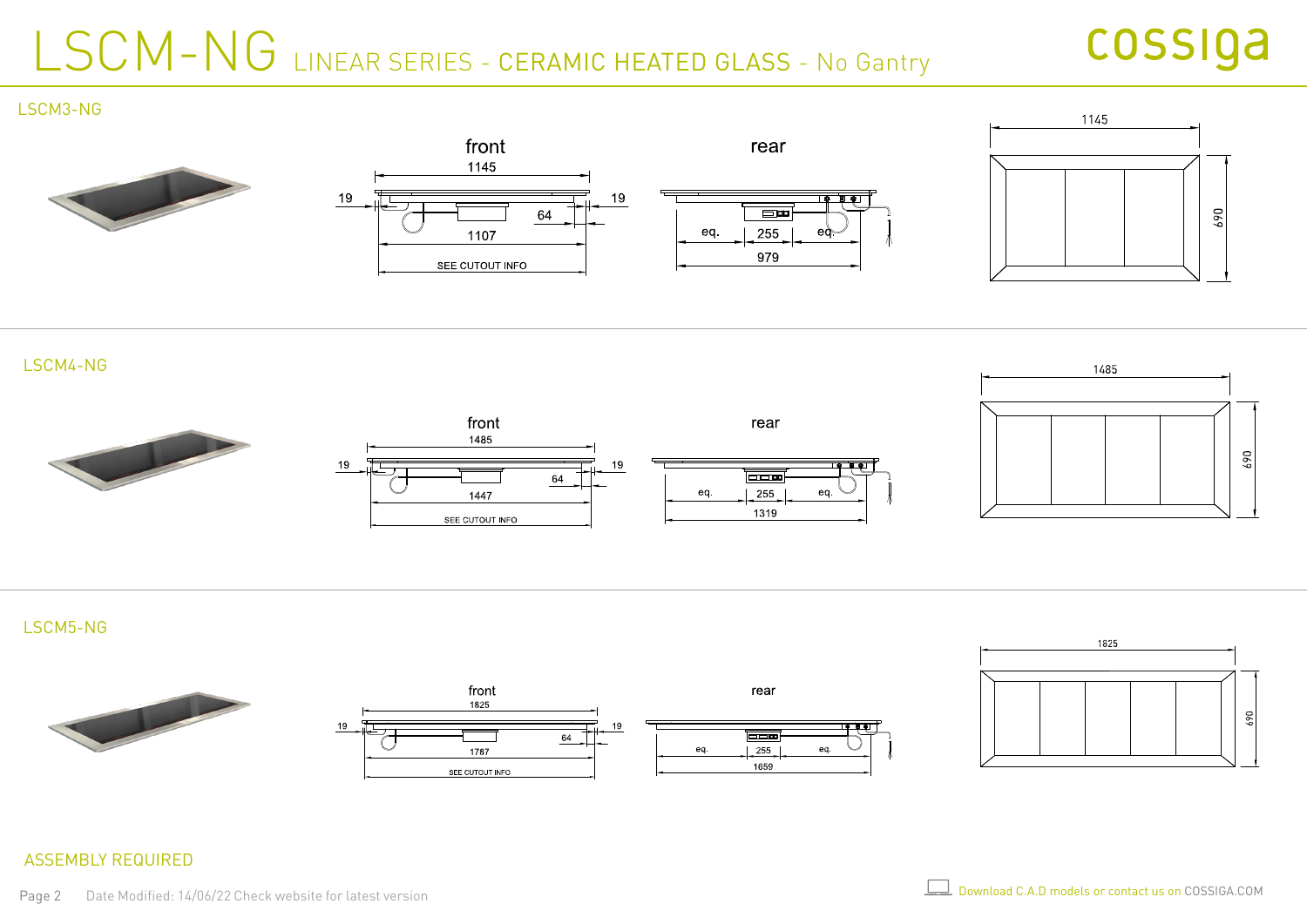## LSCM-NG LINEAR SERIES - CERAMIC HEATED GLASS - No Gantry



LSCM6-NG

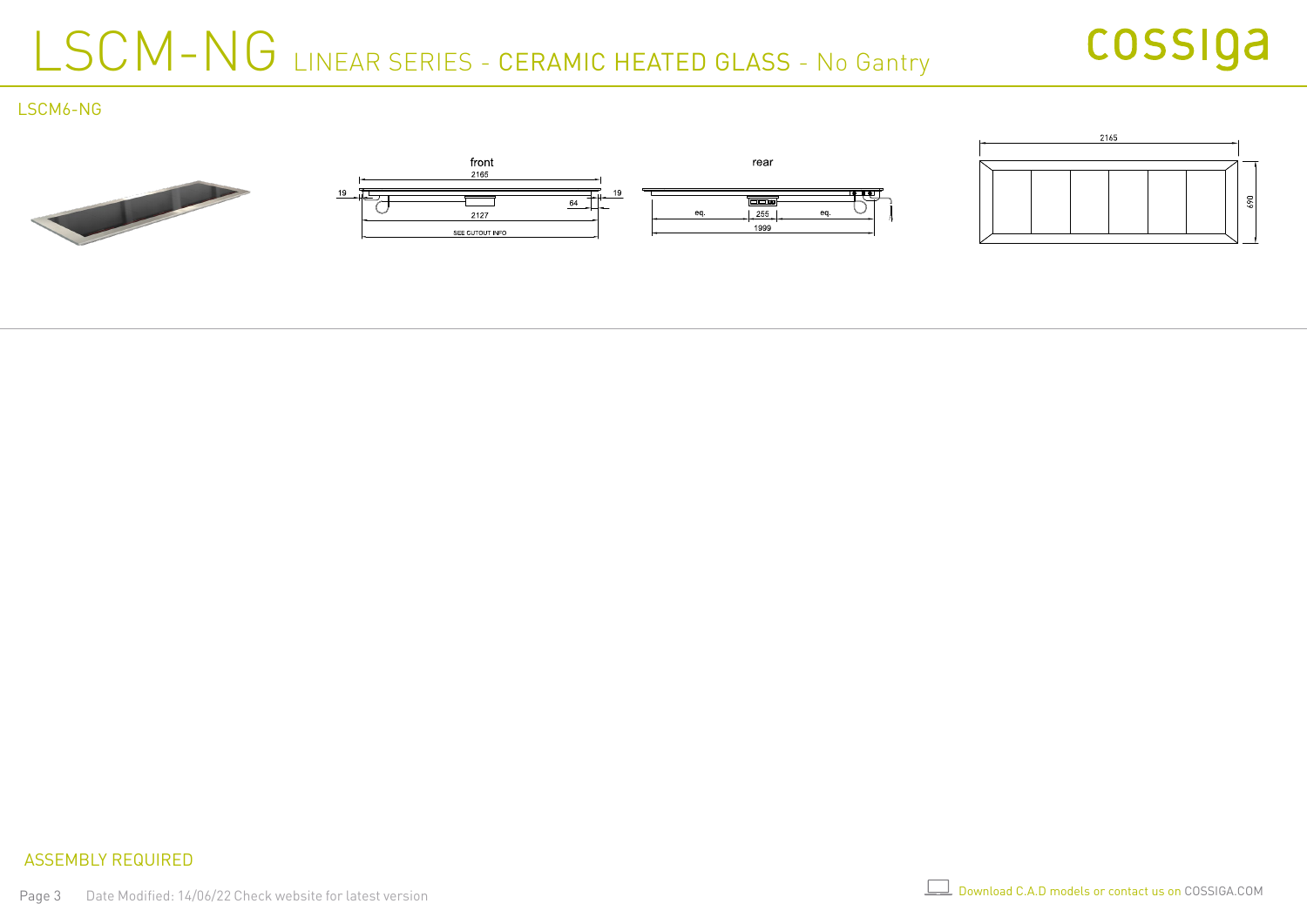### LSCM-FT LINEAR SERIES - CERAMIC HEATED GLASS - Flat Top Sneeze Guard cossiga

#### CABINET DIMENSIONS & SPECIFICATIONS

| MODEL    | <b>CABINET</b> |                      |                       |     |          |           |      |          |          |                   |                  |          |                       |                      |                       | <b>BENCH TOP CUT</b><br>OUT HOLE SIZE | <b>TEMP</b><br>RANGE | <b>DISPLAY</b><br>AREA | FREQUENCY | <b>OPERATING CURRENT</b><br><b>WITH LAMPS</b> | <b>POWER</b><br><b>WITH</b><br><b>LAMPS</b> | <b>CONNECTION</b><br>ELECTRICAL POWER CORD<br>3000MM | VOLTAGE |  |  | PACKED FOR SHIPPING |  |
|----------|----------------|----------------------|-----------------------|-----|----------|-----------|------|----------|----------|-------------------|------------------|----------|-----------------------|----------------------|-----------------------|---------------------------------------|----------------------|------------------------|-----------|-----------------------------------------------|---------------------------------------------|------------------------------------------------------|---------|--|--|---------------------|--|
|          | LENGTH<br>[MM] | <b>DEPTH</b><br>[MM] | <b>HEIGHT</b><br>[MM] | KG  |          | DEG C     | M2   |          |          | <b>KW</b><br>230V | NZ/AUS/UK        |          | <b>LENGTH</b><br>[MM] | <b>DEPTH</b><br>[MM] | <b>HEIGHT</b><br>[MM] | WEIGHT<br>[KG]                        |                      |                        |           |                                               |                                             |                                                      |         |  |  |                     |  |
| LSCM3-FT | 1145           | 690                  | 555                   | 127 | 1115x672 | $60 - 70$ | 0.51 | 50/60 HZ | 11.7 AMP | 2.691             | 15 AMP LEAD ONLY | 220-240V | 1250                  | 770                  | 410                   | 127                                   |                      |                        |           |                                               |                                             |                                                      |         |  |  |                     |  |
| LSCM4-FT | 1485           | 690                  | 555                   | 152 | 1455x672 | $60 - 70$ | 0.68 | 50/60 HZ | 15.7 AMP | 3.611             | 20 AMP LEAD ONLY | 220-240V | 1590                  | 770                  | 410                   | 152                                   |                      |                        |           |                                               |                                             |                                                      |         |  |  |                     |  |
| LSCM5-FT | 1825           | 690                  | 555                   | 182 | 1795x672 | $60 - 70$ | 0.86 | 50/60 HZ | 19.6 AMP | 4.508             | 20 AMP LEAD ONLY | 220-240V | 1930                  | 770                  | 410                   | 182                                   |                      |                        |           |                                               |                                             |                                                      |         |  |  |                     |  |
| LSCM6-FT | 2165           | 690                  | 555                   | 215 | 2135x672 | $60 - 70$ | 1.04 | 50/60 HZ | 23.5 AMP | 5.405             | 30 AMP LEAD ONLY | 220-240V | 2270                  | 770                  | 410                   | 215                                   |                      |                        |           |                                               |                                             |                                                      |         |  |  |                     |  |

#### PRODUCT FEATURES

- Ceramic Heated Glass
- Overhead Halogen Lamps
- $\circ$  Digital thermostatic controller
- o Heat indicating LED lights

#### LSCM-FC LEFT SIDE ELEVATION



#### ELECTRICAL POWER

Electrical power cord 3000mm 1 phase connection required. Unit must be hard wired on site to isolation switch.

#### ASSEMBLY REQUIRED

Prior to installation see, installation guidelines, ventilation requirements and drainage options documents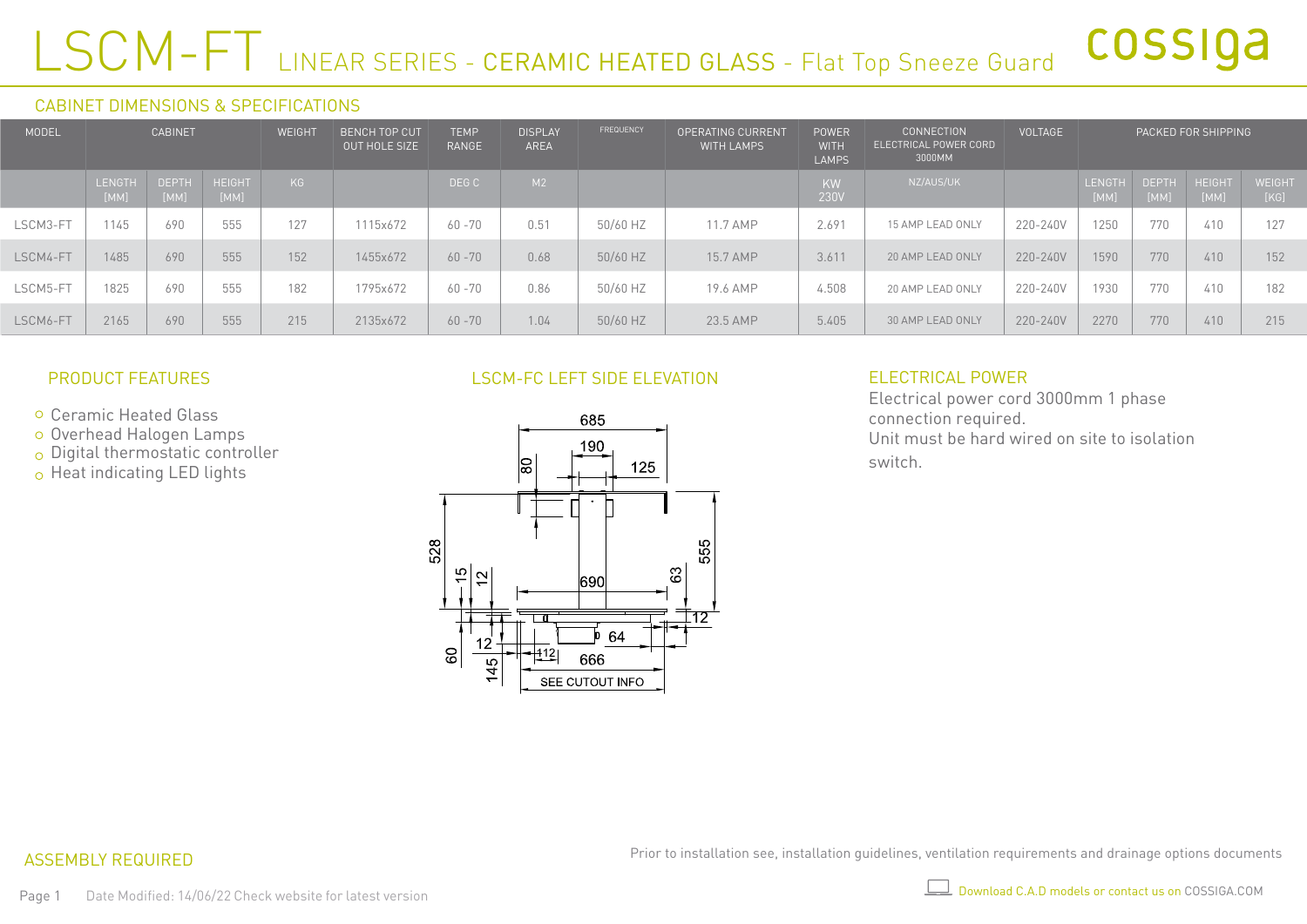### LSCM-FT LINEAR SERIES - CERAMIC HEATED GLASS - Flat Top Sneeze Guard cossiga



#### LSCM4-FC



#### LSCM5-FC





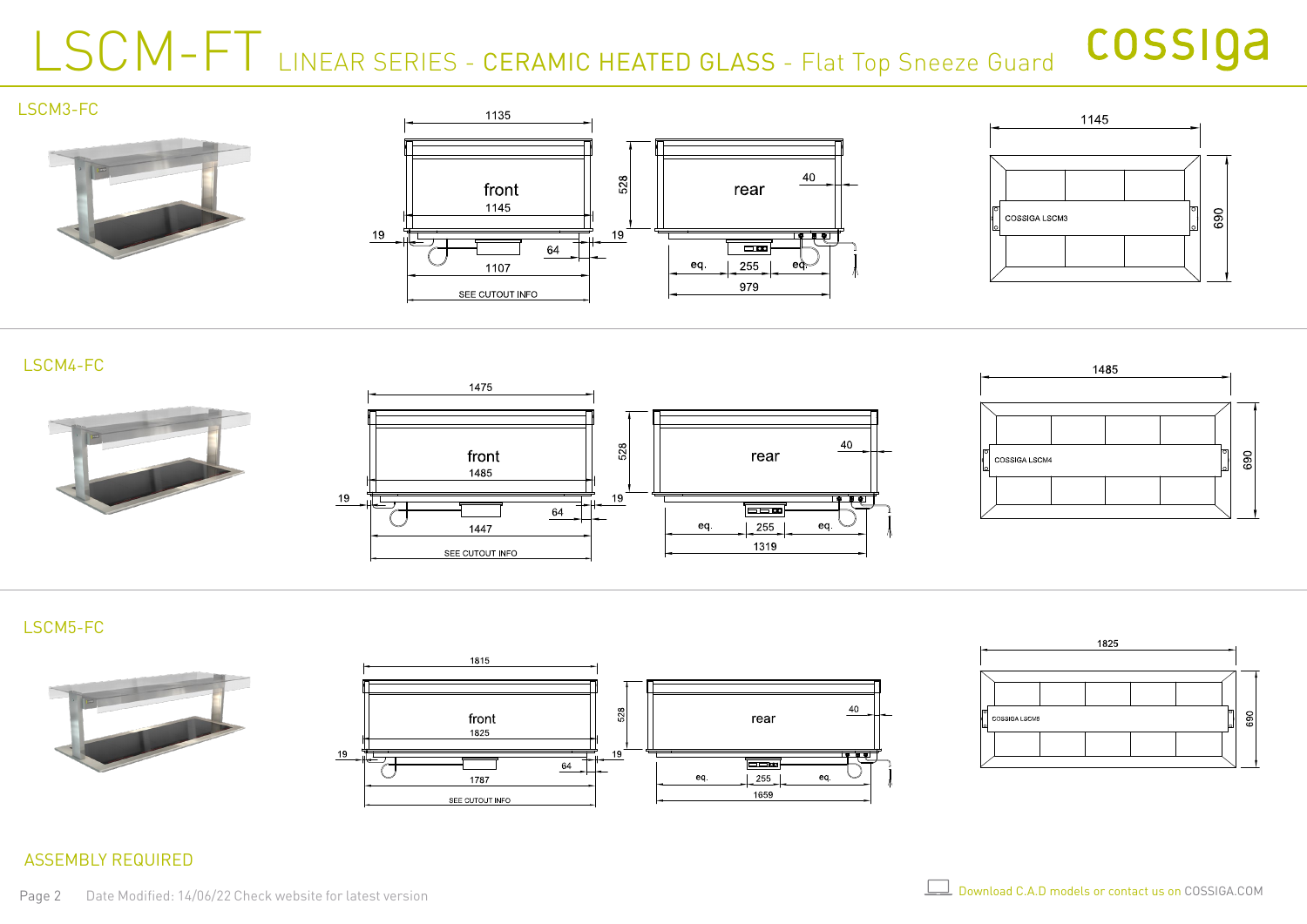### LSCM-FT LINEAR SERIES - CERAMIC HEATED GLASS - Flat Top Sneeze Guard cossiga

LSCM6-FC

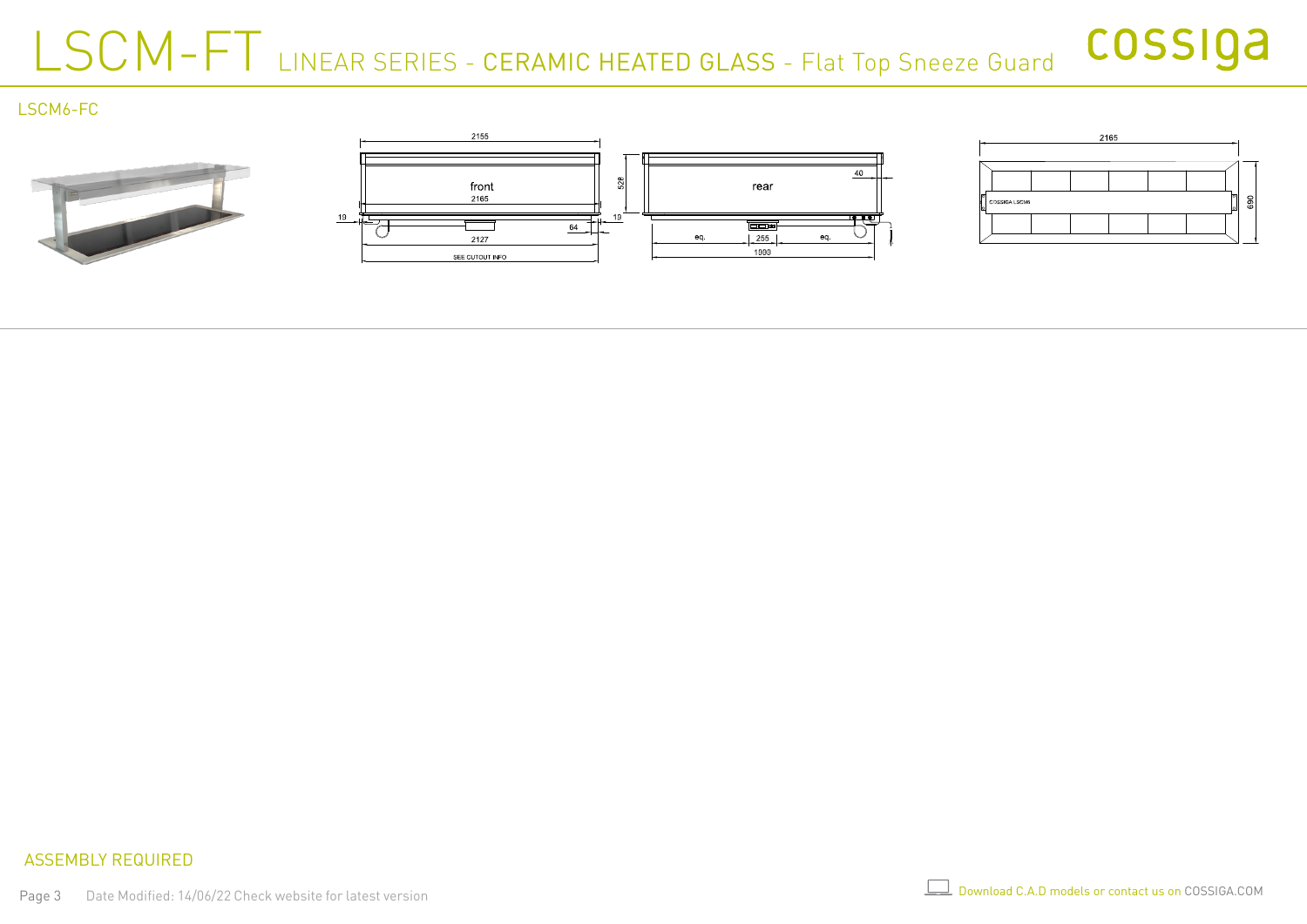# LSCM-FC LINEAR SERIES - CERAMIC HEATED GLASS - Full Square Glass

#### CABINET DIMENSIONS & SPECIFICATIONS

| <b>MODEL</b> | <b>CABINET</b>        |                      |                       | <b>WEIGHT</b> | <b>BENCH TOP CUT</b><br><b>OUT HOLE SIZE</b> | <b>TEMP</b><br>RANGE | <b>DISPLAY</b><br>AREA | FREQUENCY | <b>OPERATING</b><br><b>CURRENT</b><br><b>WITH LAMPS</b> | POWER WITH<br><b>LAMPS</b> | <b>CONNECTION</b><br>ELECTRICAL POWER CORD<br>3000MM | <b>VOLTAGE</b> |                       |                      | PACKED FOR SHIPPING   |                       |
|--------------|-----------------------|----------------------|-----------------------|---------------|----------------------------------------------|----------------------|------------------------|-----------|---------------------------------------------------------|----------------------------|------------------------------------------------------|----------------|-----------------------|----------------------|-----------------------|-----------------------|
|              | <b>LENGTH</b><br>[MM] | <b>DEPTH</b><br>[MM] | <b>HEIGHT</b><br>[MM] | KG            |                                              | DEG C                | M2                     |           |                                                         | KW<br>230V                 | NZ/AUS/UK                                            |                | <b>LENGTH</b><br>[MM] | <b>DEPTH</b><br>[MM] | <b>HEIGHT</b><br>[MM] | <b>WEIGHT</b><br>[KG] |
| LSCM3-FC     | 1145                  | 690                  | 555                   | 139           | 1115x672                                     | $60 - 70$            | 0.51                   | 50/60 HZ  | 11.7 AMP                                                | 2.691                      | 15 AMP LEAD ONLY                                     | 220-240V       | 1250                  | 770                  | 410                   | 139                   |
| LSCM4-FC     | 1485                  | 690                  | 555                   | 166           | 1455x672                                     | $60 - 70$            | 0.68                   | 50/60 HZ  | 15.7 AMP                                                | 3.611                      | 20 AMP LEAD ONLY                                     | 220-240V       | 1590                  | 770                  | 410                   | 166                   |
| LSCM5-FC     | 1825                  | 690                  | 555                   | 199           | 1795x672                                     | $60 - 70$            | 0.86                   | 50/60 HZ  | 19.6 AMP                                                | 4.508                      | 20 AMP LEAD ONLY                                     | 220-240V       | 1930                  | 770                  | 410                   | 199                   |
| LSCM6-FC     | 2165                  | 690                  | 555                   | 230           | 2135x672                                     | $60 - 70$            | 1.04                   | 50/60 HZ  | 23.5 AMP                                                | 5.405                      | 30 AMP LEAD ONLY                                     | 220-240V       | 2270                  | 770                  | 410                   | 230                   |

#### PRODUCT FEATURES

- Ceramic Heated Glass
- Overhead Halogen Lamps
- $\circ$  Digital thermostatic controller
- o Heat indicating LED lights

#### LSCM-FC LEFT SIDE ELEVATION



#### ELECTRICAL POWER

Electrical power cord 3000mm 1 phase connection required. Unit must be hard wired on site to isolation switch.

#### ASSEMBLY REQUIRED

Prior to installation see, installation guidelines, ventilation requirements and drainage options documents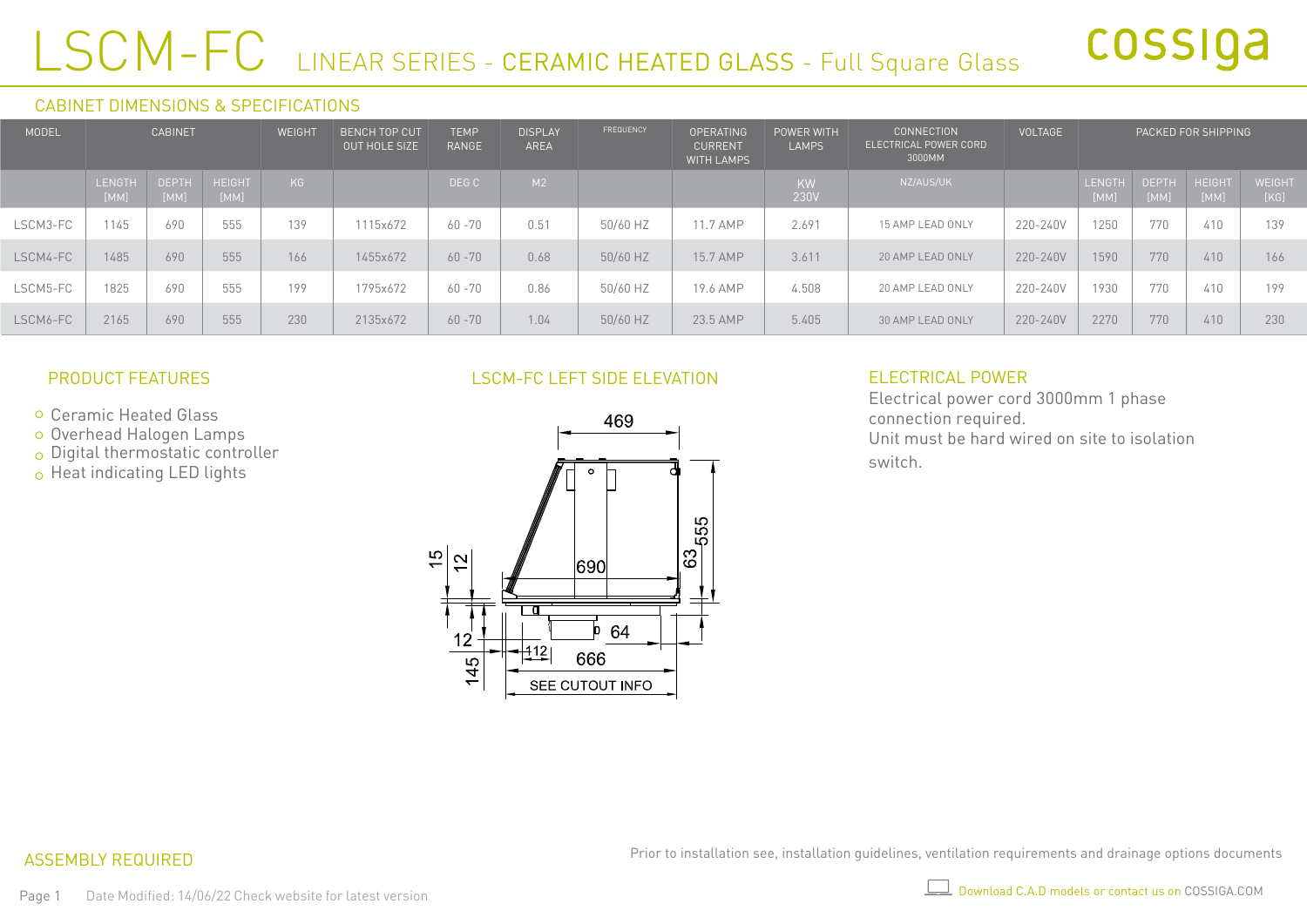# LSCM-FC LINEAR SERIES - CERAMIC HEATED GLASS - Full Square Glass

### cossiga



#### LSCM4-FC



#### LSCM5-FC